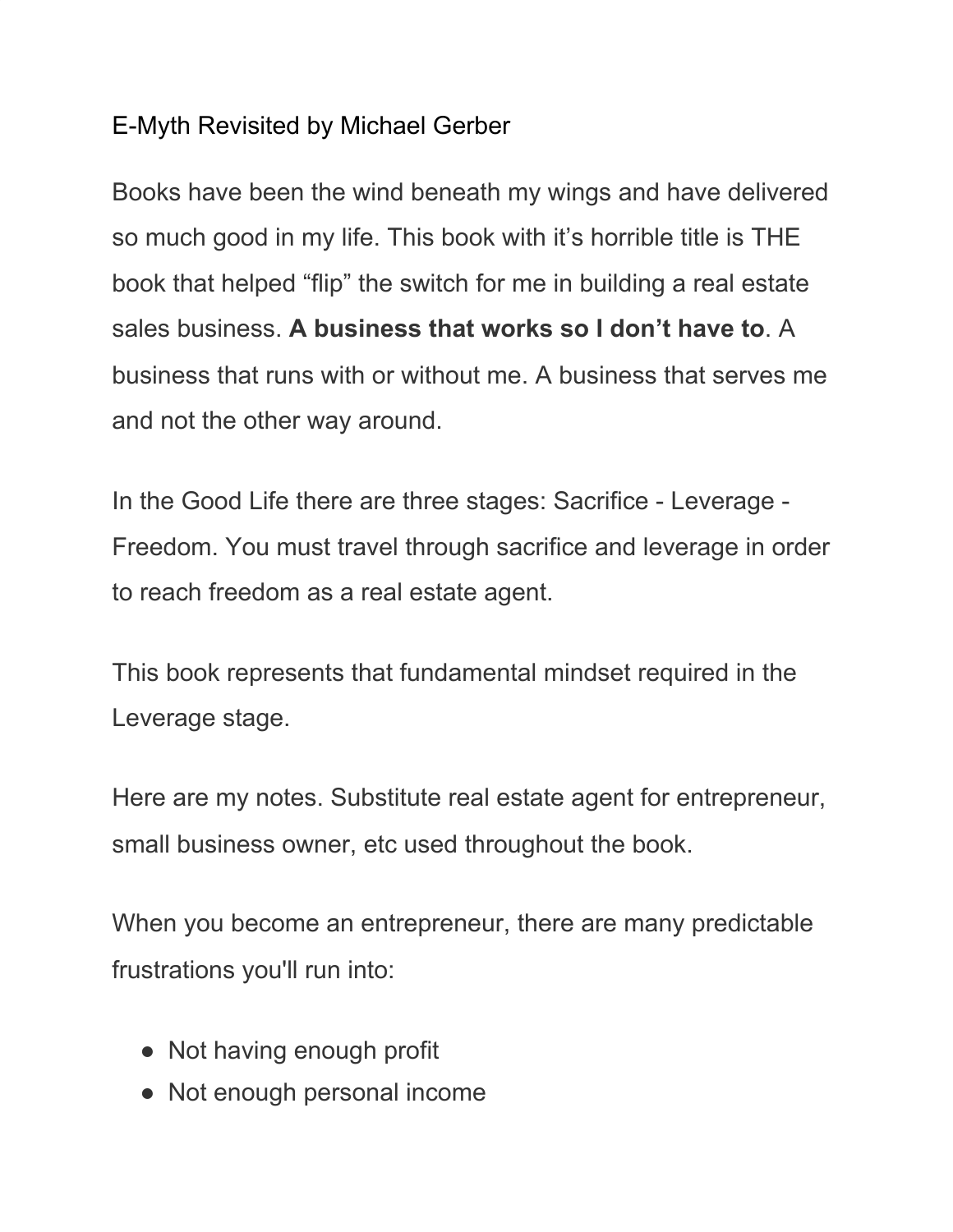- Not enough customers
- Can't find good people
- Don't have enough time
- The business depends too much on you

And the list goes on. Finding your way out of those predictable problems is difficult, if not impossible, without a **system** that predictably produces the opposite of those issues.

That's where The E-Myth and the Entrepreneurial Model it promotes comes in. According to Michael Gerber, the solution involves thinking about your business like a franchise - which is a proprietary way of doing business that successfully differentiates every extraordinary business from their competitors.

This is the classic "work on your business rather than in it" advice you'll hear repeated by business gurus. The difference is that Gerber has created step-by-step instructions on how you should get there.

Through this book and summary, you'll find the answer to the following questions: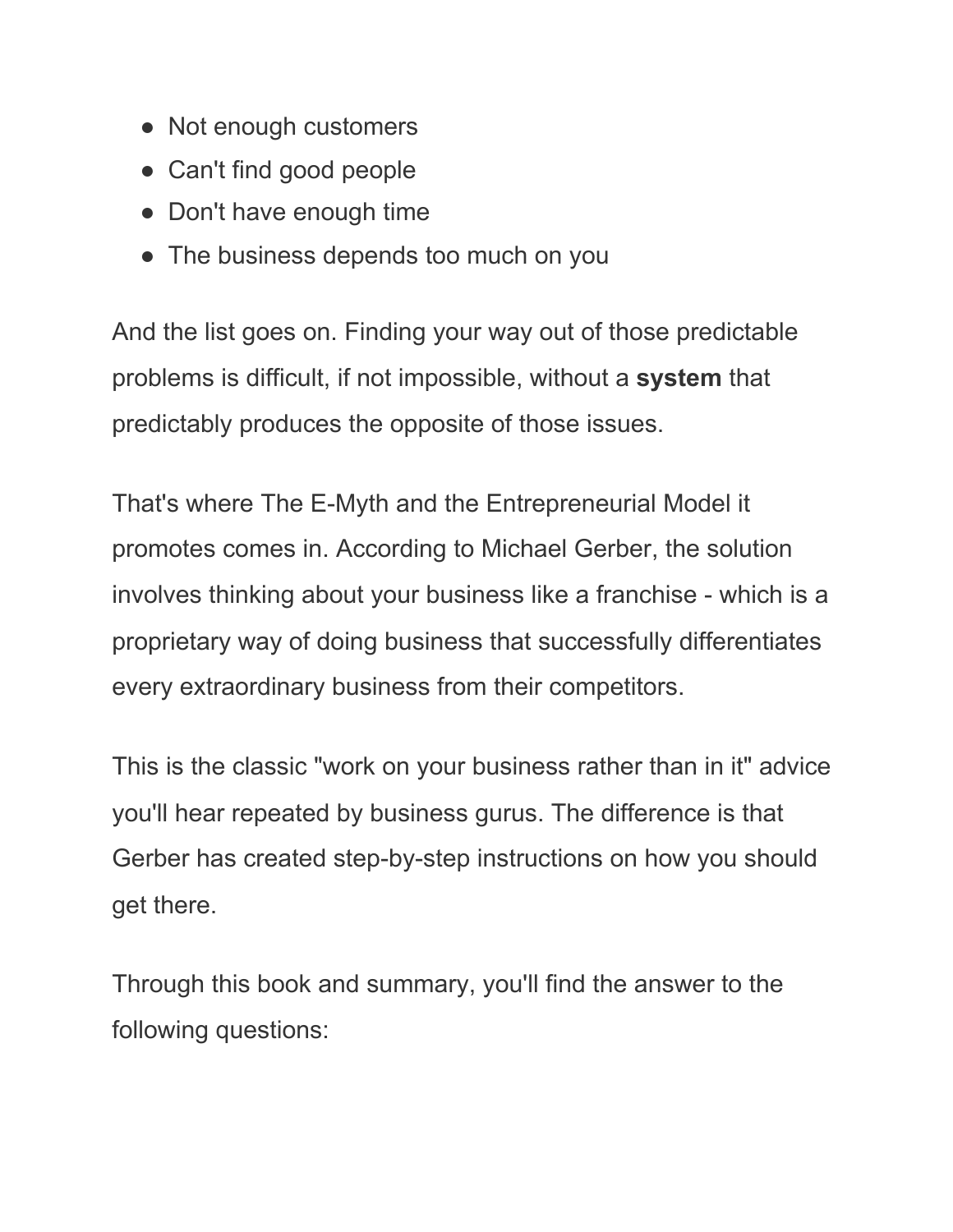- 1. How can I get my business to work without me?
- 2. How can I get my people to work but without my constant involvement?
- 3. How can I systematize my business in such a way that it could be replicated 5000 times, so the 5000th unit would run as smoothly as the first?
- 4. **How can I own my business and still be free of it**?
- 5. How can I spend my time doing the work I love to do rather than the work I have to do?

# **Understanding the Rules**

Here are the rules you'll need to follow in order to get your business running like a franchise that produces predictable results:

- 1. The model will provide consistent value to your customers, employees, suppliers, and lenders, beyond what they expect.
- 2. The model will be operated by people with the lowest possible level of skill.
- 3. The model will stand out as a place of impeccable order.
- 4. All work in the model will be documented in Operations Manuals.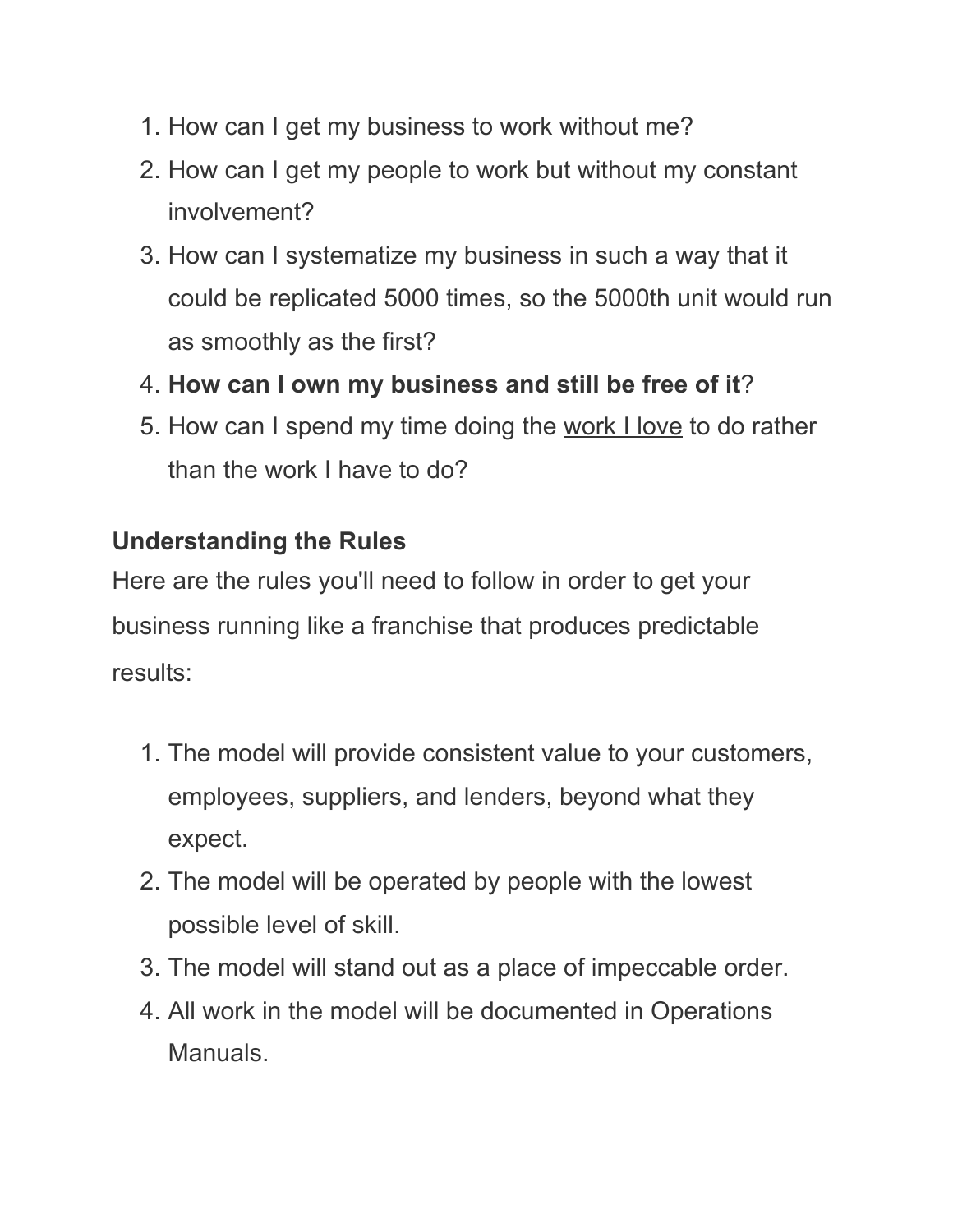- 5. The model will provide a uniformly predictable service to the customer.
- 6. The model will utilize a uniform color, dress, and facilities code.

There are 7 distinct steps to get there, which we'll cover in turn.

## **1. Your Primary Aim**

Every entrepreneur starts a business for themselves. But we often get so tied up in the business that we forget that the ultimate aim of the business is to serve ourselves.

Here are the questions you need to answer with 100% clarity if you want your business to serve you, and not the other way around.

- 1. What do I wish my life to look like?
- 2. How do I wish my life to be on a day-to-day basis?
- 3. What would I like to be able to say I truly know in my life, about my life?
- 4. How would I like to be with other people in my life my family, friends, business associates, customers, employees, and community?
- 5. How would I like people to think about me?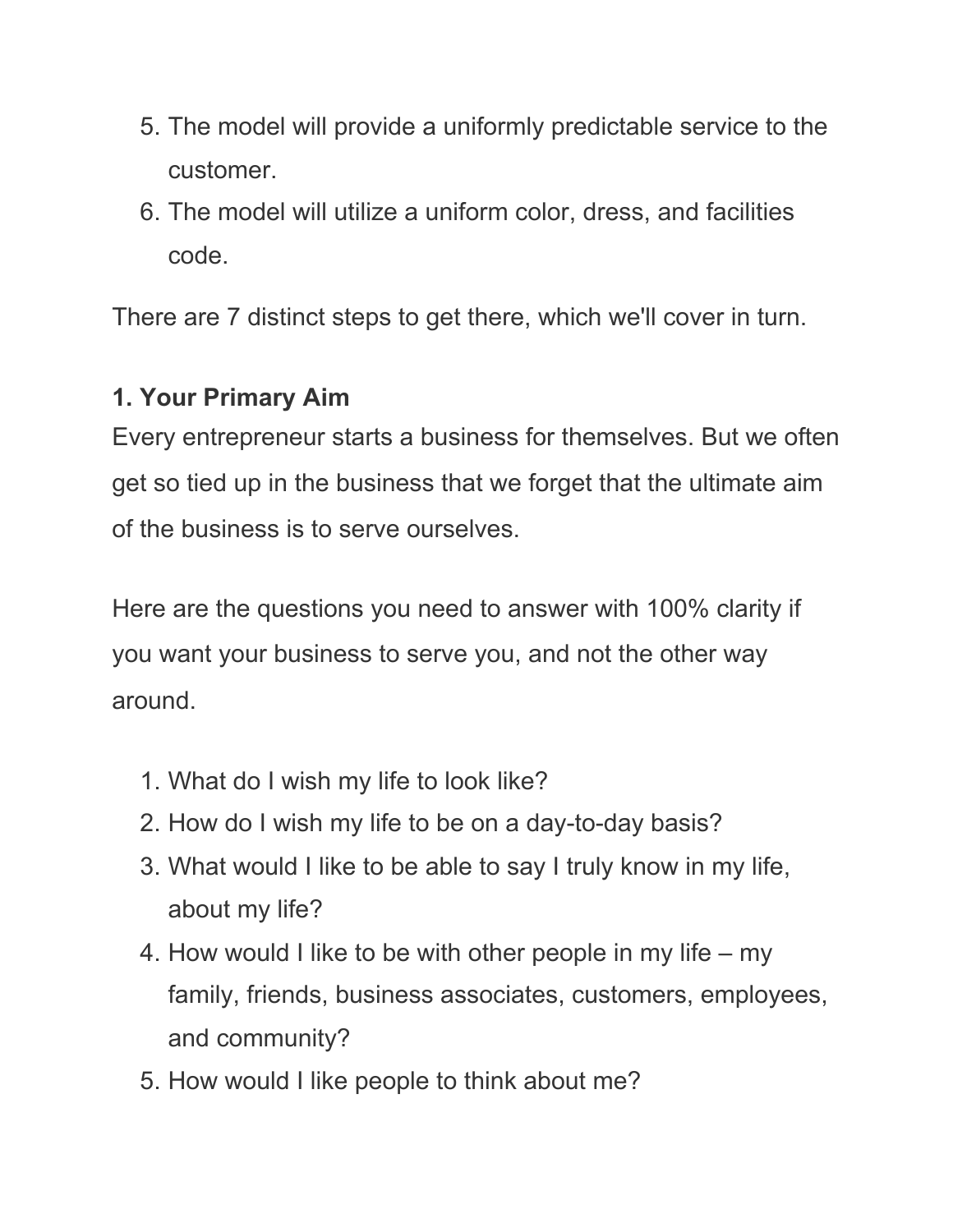- 6. What would I like to be doing two years from now? Ten years? Twenty years? When my life comes to a close?
- 7. What specifically would I like to learn during my life spiritually, physically, financially, technically, intellectually? About relationships?
- 8. How much money will I need to do the things I wish to do? By when will I need it?

# **2. Your Strategic Objective**

Your Strategic Objective is a clear statement of what your business ultimately has to do in order to achieve your Primary Aim.

It's a list of standards you can use to measure your progress towards your ultimate goal. (or Mission)

There are many standards you could include, but Gerber suggests that the first two on the list should be as follows.

First, you need to be **clear** on how much money your company will make when it is ultimately "done." Will it be a \$1 million a year company? A \$500 million a year company? Something else? How much after-tax profit will it make? That's the money you are going to use to build the life that you want through your Primary Aim.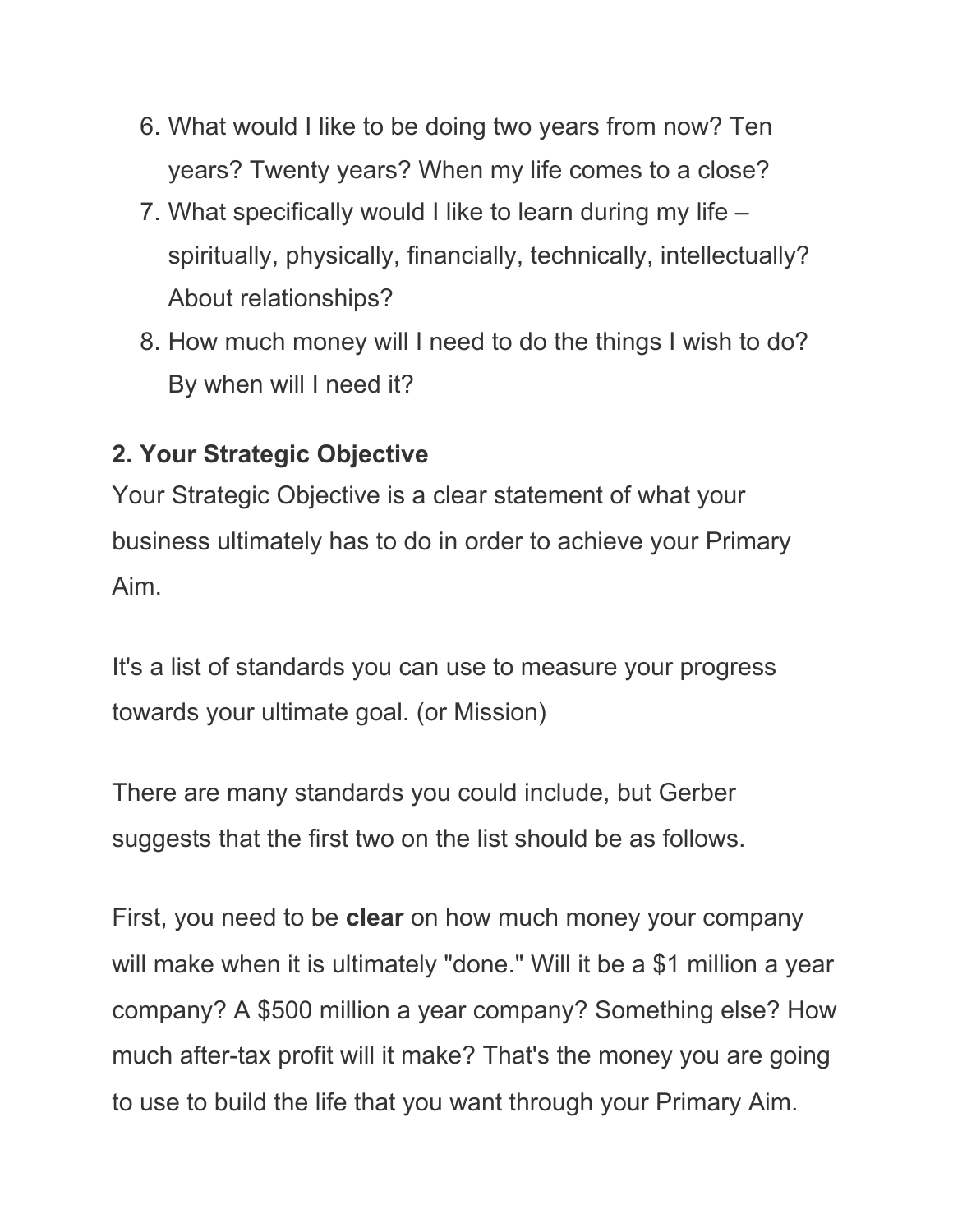Second, you need to build a business that can fulfill the financial standards you've set with the first standards. It tells you what kind of business you are creating and defines who your customer will be.

From there, there are no specific number of standards that need to be created. But it will help if you answer some of the following questions:

- When is the ultimate version of your company (Gerber calls this the prototype) going to be finished?
- Where are you going to be in business? Locally? Regionally? Internationally?
- What type of business are you going to be? Retail? Wholesale? Something else? (Obviously real estate)

The standards that you create for your business will ultimately become the business you strive to create. Many entrepreneurs skip this step when they start, and never climb their way out of day-to-day operations of their business.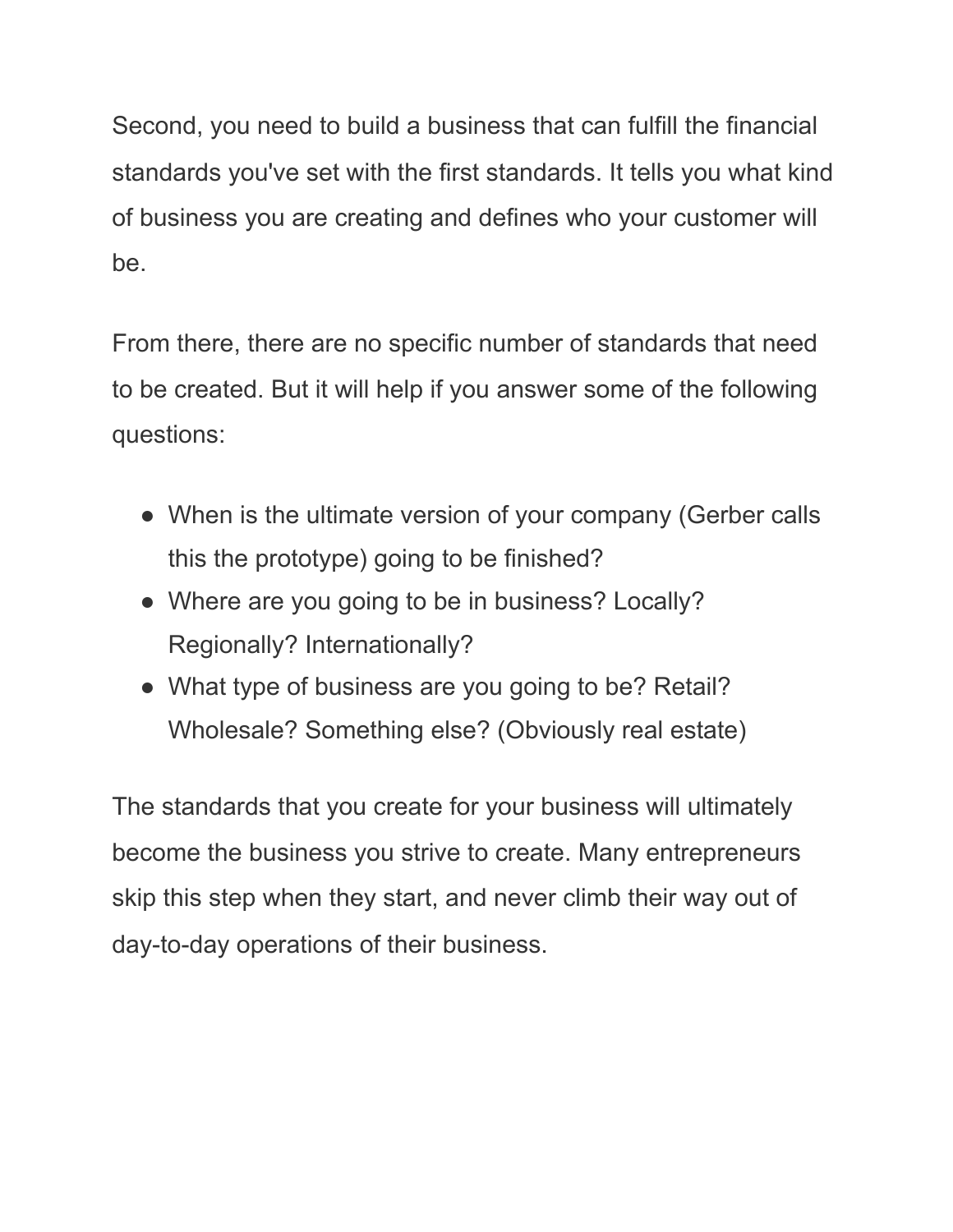# **3. Your Organizational Strategy**

Gerber reminds us that *most companies organize themselves around personalities rather than around functions*. And the result, he suggests, is almost *always chaos*.

The next logical step in building your business prototype is to determine the exact organizational structure you'll need in order to execute on your strategic objective.

Here's how you'll do it.

- 1. Build an organizational chart for what your business will ultimately look like. For instance, you might need a CEO (which may or may not be you), a COO, a VP of Sales, account managers, and so on.
- 2. Put your name in all of the positions that you currently fill. When you are starting out, this will likely be all of them.
- 3. Create very detailed descriptions of each one of the positions, which Gerber calls Position Contracts. This is a summary of the results that need to be achieved by each position in the company, the work the person is responsible for, a list of standards that the results are to be evaluated against, and a line for the signature of the person who agrees to fulfil those responsibilities.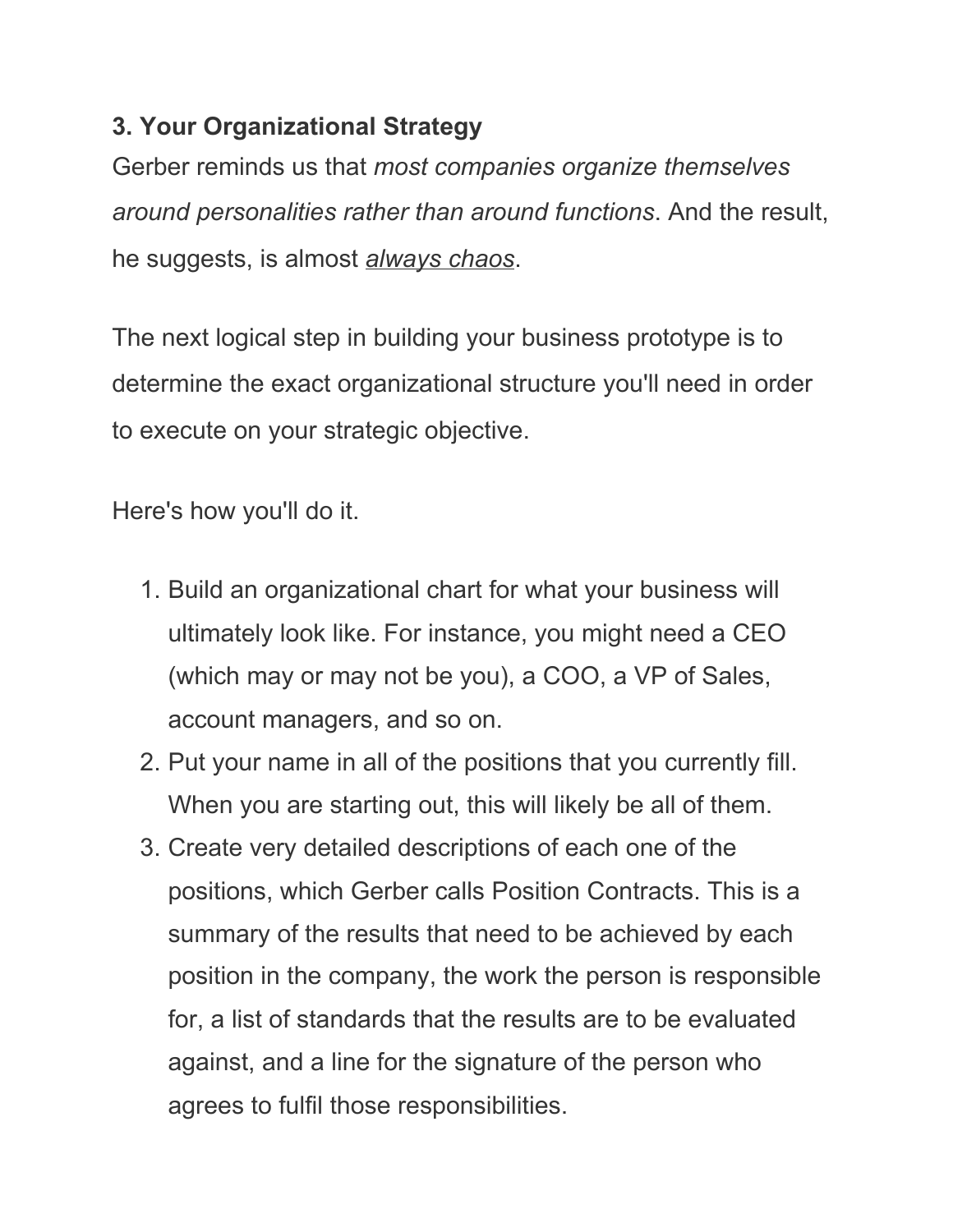4. Sign your name to each of the contracts you currently fill. The insight here is that you should create the system inside your

business based on the standards you want to set, rather than letting other people do it for you.

In order to free yourself up to work on the strategic parts of the business, you need to rest easy knowing that the tactical parts of the business are being taken care of. (**\***This is huge)

For instance, you don't place an ad for a salesperson until you've created the Sales Operations Manual for the company.

Once you've created the position contracts for each of the roles in the company, you'll know exactly which standards you need to be hiring against.

## **4. Your Management Strategy**

Now that you have your organizational strategy created, you can move on to your management strategy.

Gerber suggests that our management strategy is the system we create for the business. It shouldn't and can't rely on expensive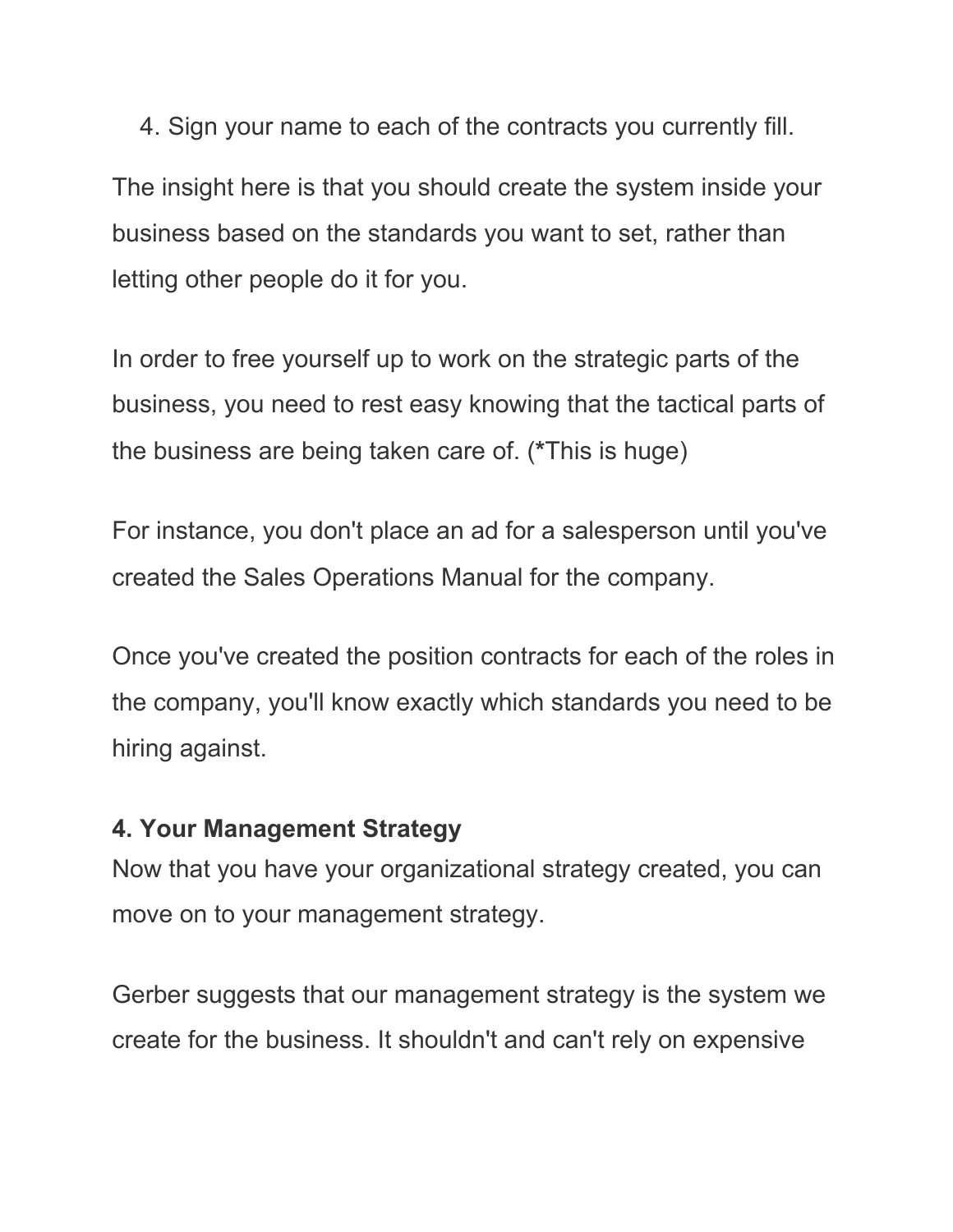and talented people. The more automatic and specific your system is, the more effective it will be.

At its core, it is a series of checklists for everything that needs to be done inside the business.

For example, a hotel would have a series of checklists for the people who clean the rooms. And another series of checklists for the people responsible for checking guests in. And so on.

**In real estate sales**, for instance, you must create a checklist for information necessary for listing a home for sale. A checklist for inputting that listing into the MLS. A checklist for closing procedures (what exactly happens once an offer is accepted step by step from there until closing - and then what are the step by step procedures for after closing… which then creates automated consistent communication over time with the newsletter, seasonal cards, etc).

Finally, you should have a mechanism built into your system for following up on making sure that the work in the checklists is done properly.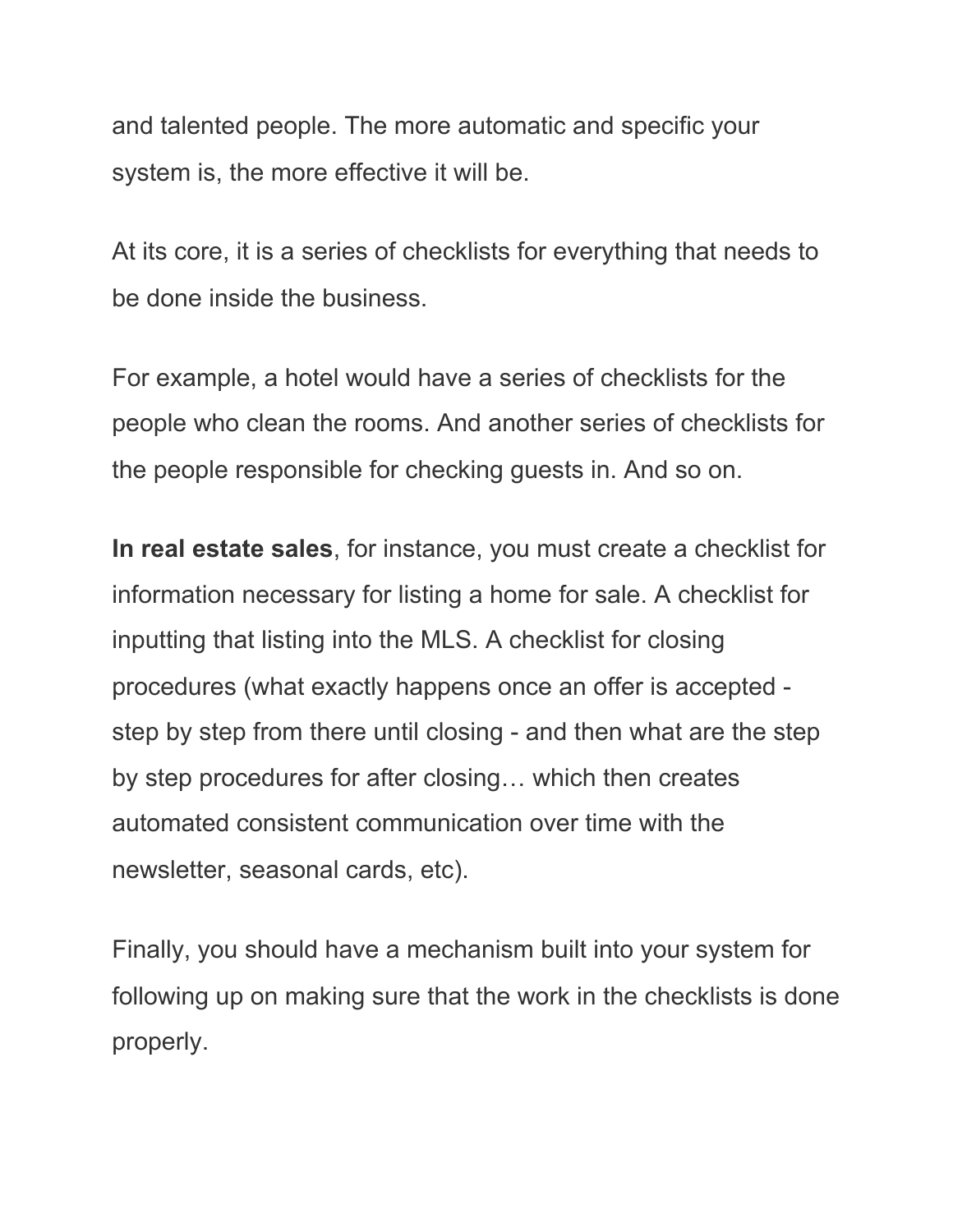For instance, you could have your people sign a checklist at the end of each job letting the company know that the work had been completed based on the steps required. And then make it a fireable offence for signing off on work that hadn't been completed.

The benefits of a system like this are clear. You'll be able to hire and train new people so that they'll quickly be performing the tasks and producing identical results to people who have been doing them for a long time.

# **5. Your People Strategy**

At the heart of your people strategy is creating an environment where "doing it" is more important to them than not doing it.

One of the key parts to making this happen is to ensure that the people you hire understand the reason behind the work they are being asked to do.

As Gerber points out, people do not simply want to work for exciting people. They want to work for people who have created a clearly defined structure for acting in the world. A structure through which they can test themselves and be tested.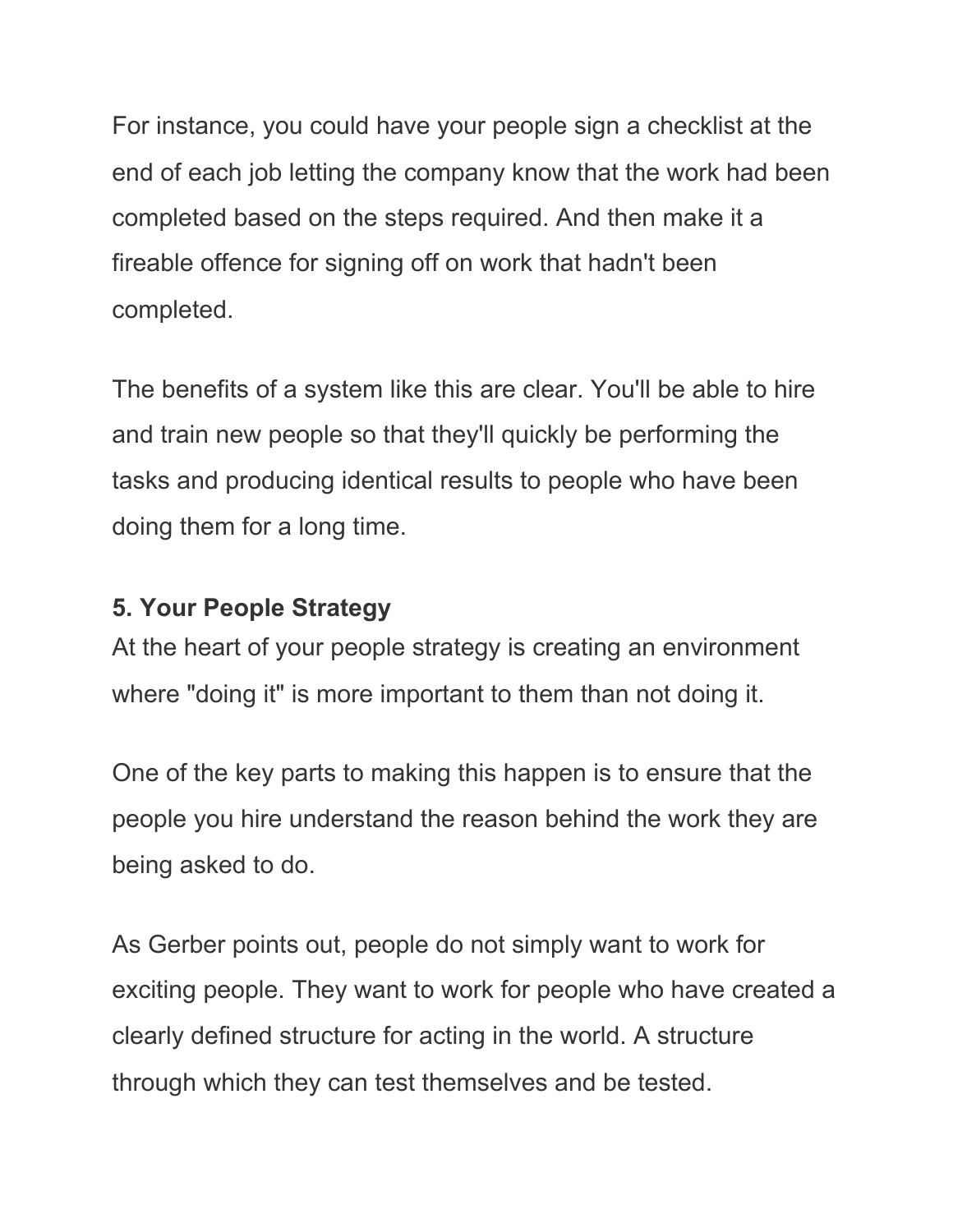In short, a game. The key, of course, is to make sure you are creating a game worth playing.

Gerber describes the "game" a hotel owner had created where his hotel became a world in which the sensory experiences of his customer were greeted by a profound dedication to cleanliness, beauty and order.

This went beyond the commercial justification and extended into the worldview the owner of the hotel had. It was then communicated to his employees in both words and actions.

He communicated his idea through the systems they documented for running the business, and through his warm, caring manner.

Importantly, he set the tone for this game at the beginning of his relationship with his employees - before they were hired.

There were 5 distinct components to the hiring process:

1. A scripted presentation communicating the Boss's idea in a group meeting to all the applicants at the same time. It described his idea, but also the history of the business and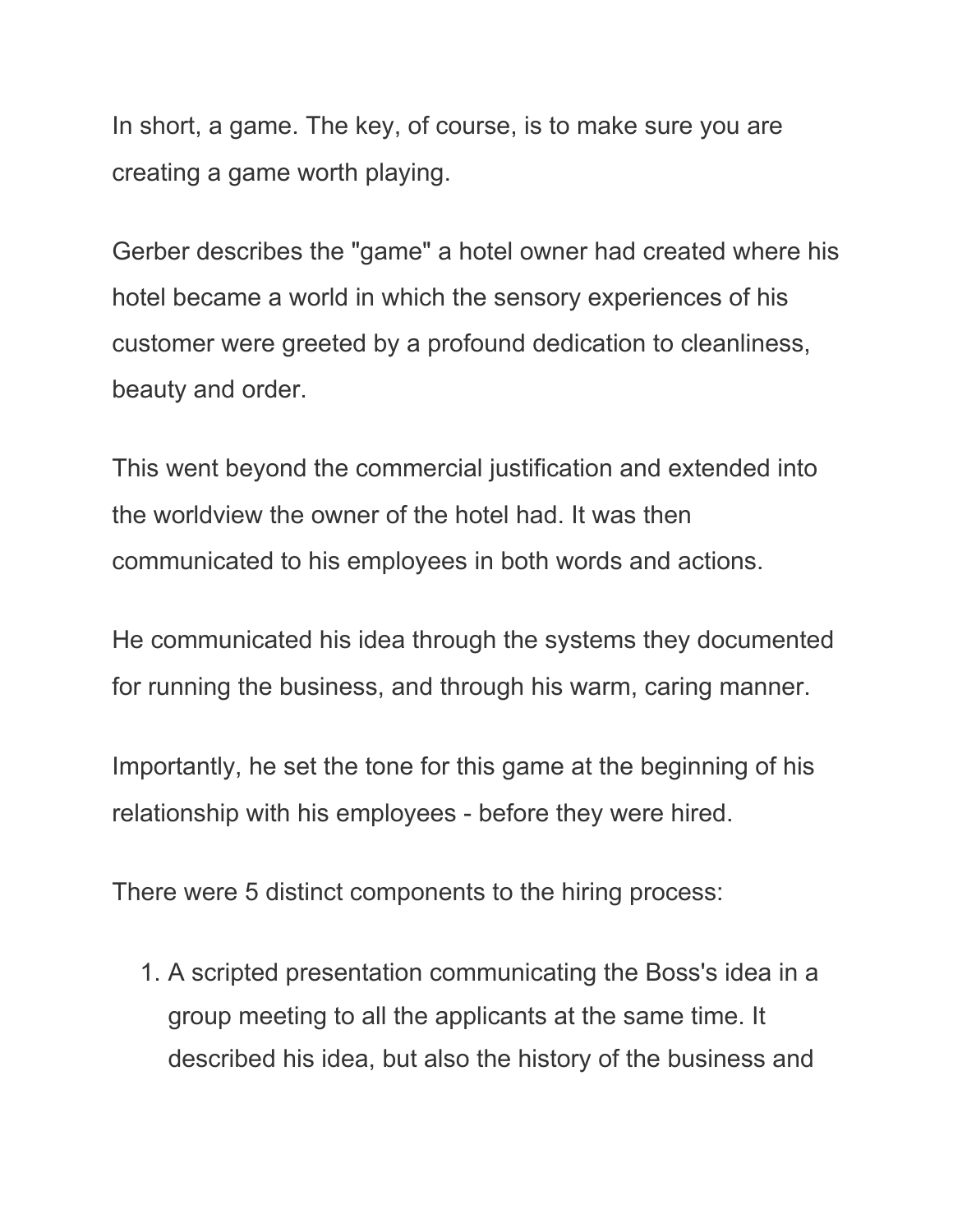their success in implementing the idea, and what would be required for the successful candidate for the position.

- 2. Then he met with each applicant individually to discuss their reactions to his idea, and ask them why they thought they would be a good fit to implement the idea.
- 3. He notified the successful candidate by phone with a scripted presentation.
- 4. He notified the unsuccessful applicants, thanking them for their interest.
- 5. On the first day of training, the boss did the following:
	- Reviewed the boss' idea;
	- Summarized the system through which the entire business brings that idea to reality;
	- $\circ$  Took the new employee on a tour of the facility, highlighting the people and systems that bring the idea to life;
	- Answered the employee's questions clearly and fully;
	- Reviewed the Operations Manual with the employee, including the Strategic Objective, the Organization Strategy, and the Position Contract for the employee's position.
	- Completed the employment papers.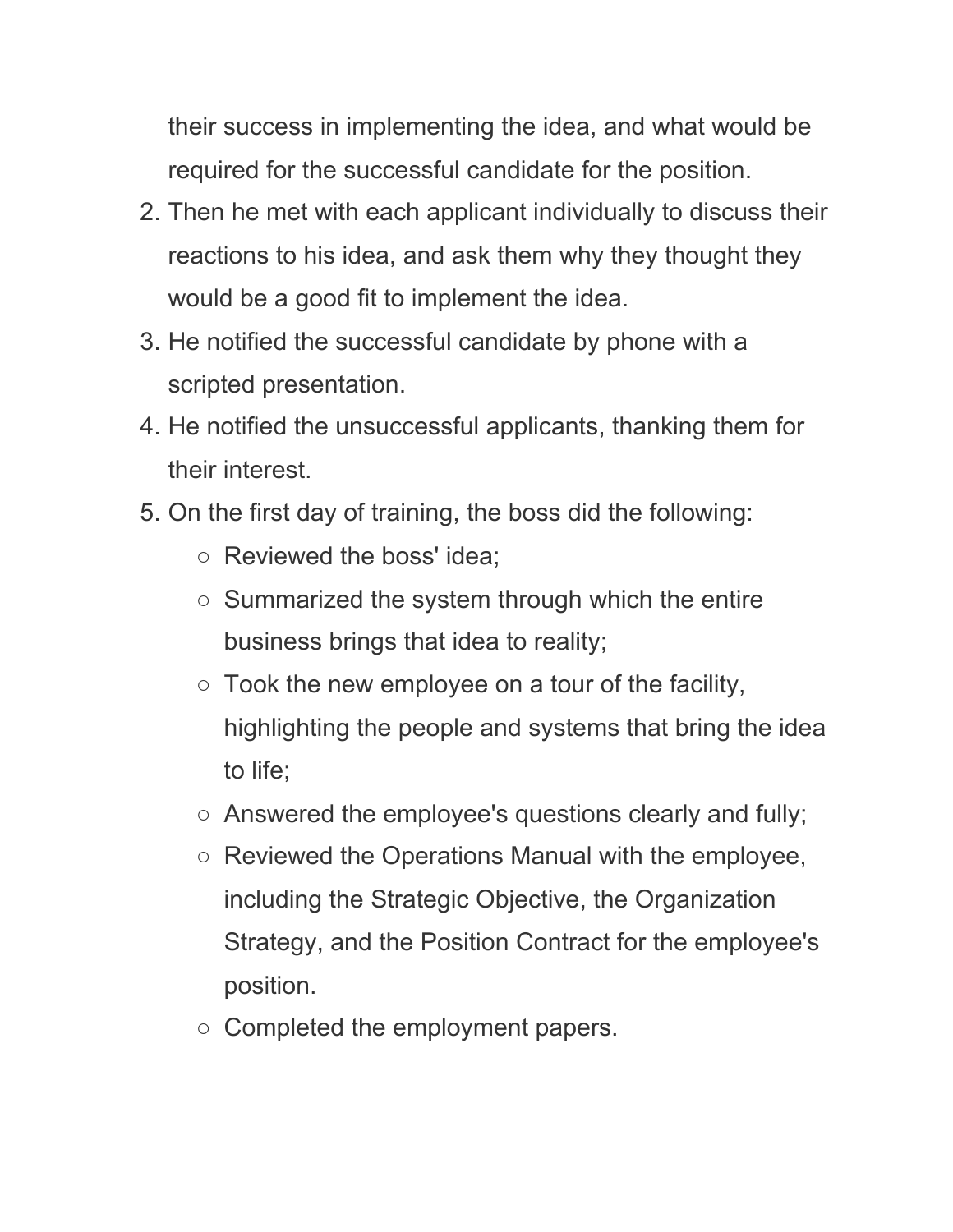This is how you bring the core values of your business to life.

## **6. Your Marketing Strategy**

Your marketing strategy lives and dies with what your customer wants, and how you deliver it to them.

And understanding what your customer wants depends on you understanding the two pillars of a successful marketing strategy the demographics and psychographics of your customers.

When you first start your business, you'll already have defined the demographics of your customers. Your next job is to figure out as much of the psychographics for that segment of the market as possible.

What other brands do they buy? How are those companies - who are already successfully selling to those people - sell to them? What colors do they use? What messages are they sending? What values do they seem to be promoting?

Then, you'll take all of that information and figure out what your business must be in the mind of those customers in order for them to choose you over everybody else.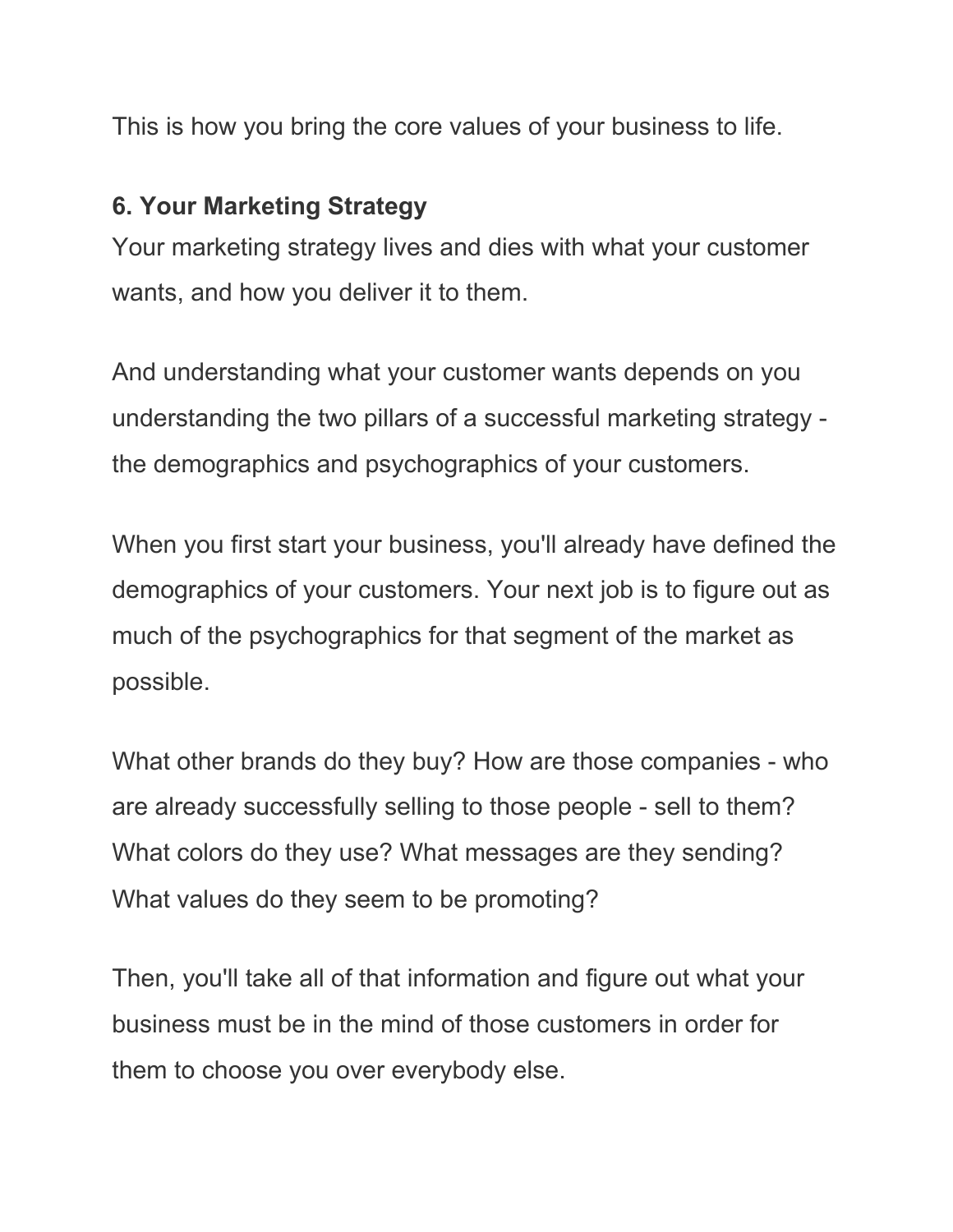Finally, you'll make a promise your customer wants to hear, and then align your entire organization around delivering on that promise better than anyone else on the block.

Of course, as your company continues to grow, you'll continue to learn about the demographics and psychographics of your customers, and continue to iterate on your marketing strategy over time.

## **7. Systems Strategy**

The last piece of the puzzle in building your business is your systems strategy. There are 3 kinds of systems.

Hard systems are inanimate, unliving things. Soft systems are either living things, or ideas. The core of the book and summary so far have been a combination of those two systems.

The third system is the information system, which provides us with information about the interaction between the other two.

As an example, if you have a sales system that tracks the sales steps from beginning to end (you should), you would be tracking some or all of the following items: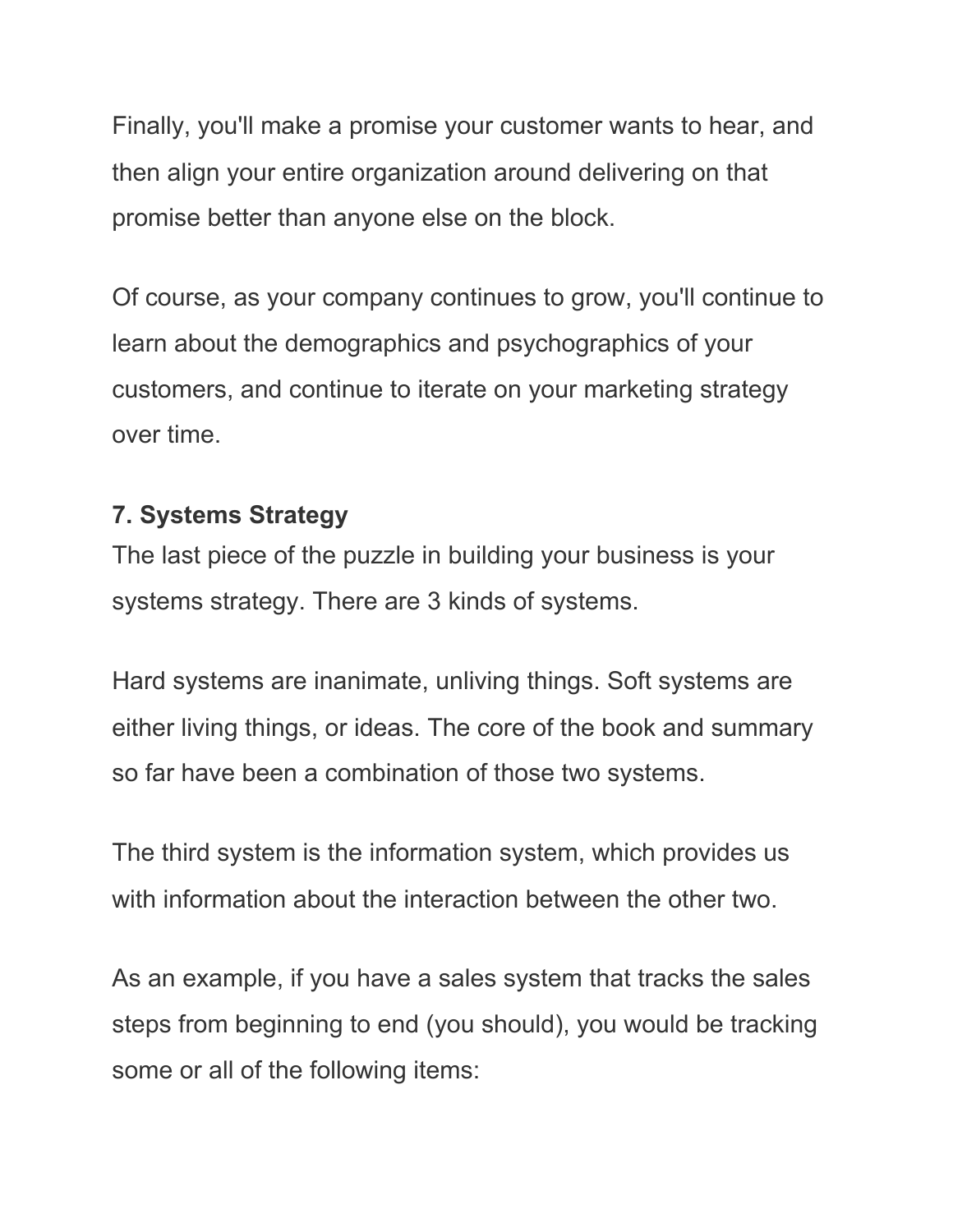- How many calls were made?
- How many prospects were reached?
- How many appointments were scheduled?
- How many appointments were confirmed?
- How many appointments were held?
- How many Listing Presentations were scheduled?
- How many Listing Appointments were confirmed?
- How many Listings were taken?
- How many Buyer Presentations were scheduled?
- How many Buyer Presentations were confirmed?
- How many Buyer Agreements were completed?
- How many homes were sold?
- What was the average dollar value?
- What the average commission per transaction
- Etc, etc, etc.

In short, the information system should tell you everything you need to know about how your people are performing, so that you can meet your strategic objectives, so that you can meet your primary aim.

Overall this book will provide you the proper Mindset required to build a lovable business. Remember, real estate sales in the